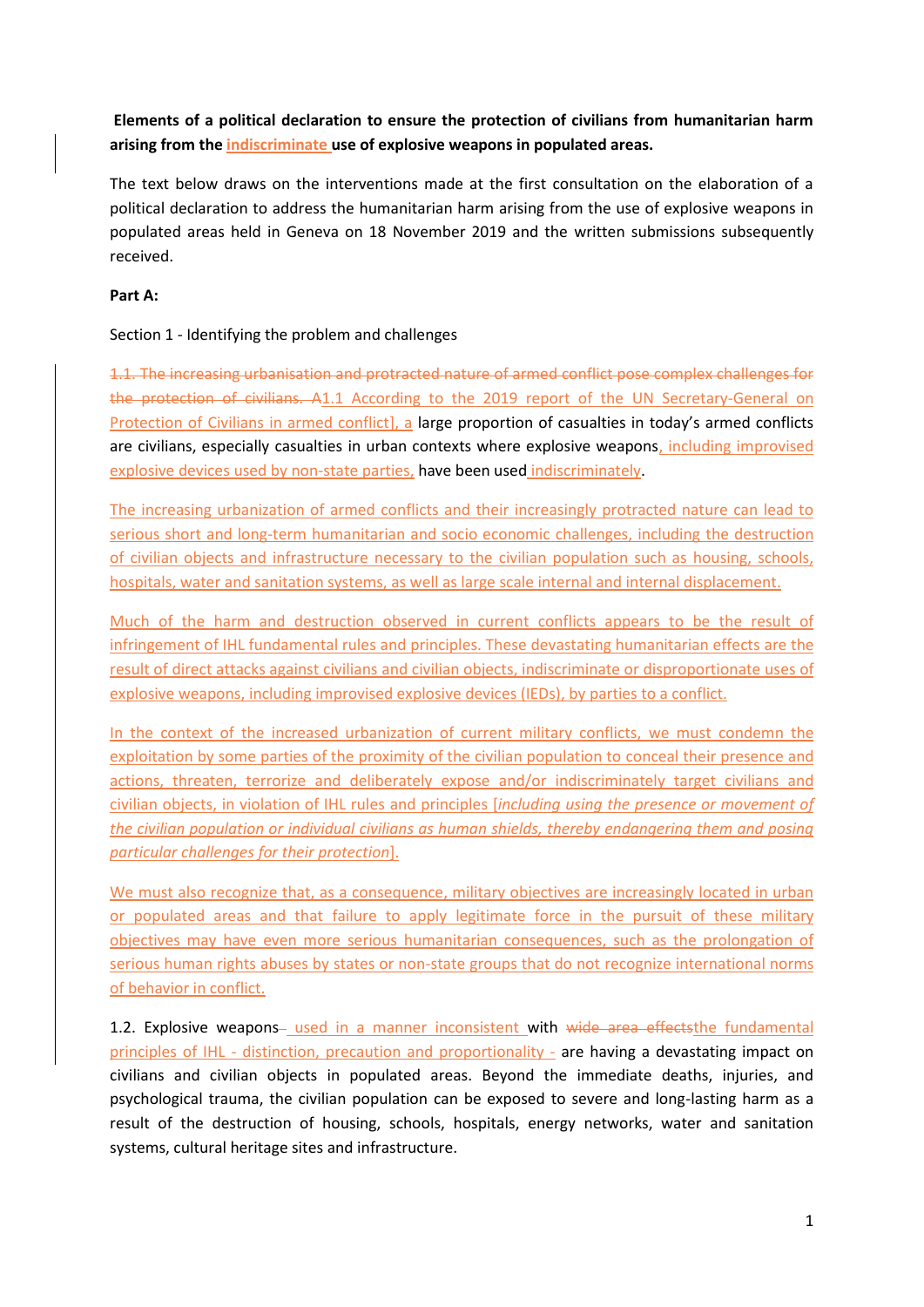1.3. This devastation often results in the displacement of people within and across borders. We also note that the use of explosive weapons resultsmay result in contamination by explosive remnants of war, impeding the return of displaced persons and causing casualties long after hostilities have ended.

1.4. We underline the imperative of addressing the short and long-term humanitarian consequences ofthat may result from the conduct of hostilities in populated areas. We recognise the importance of casualty recording and the need to ensure appropriate data collection, including data disaggregated by sex and age, on the impacts of explosive weapons in populated areas.

1.5. We welcome the on-going work of the United Nations, the International Committee of the Red Cross (ICRC) and civil society to raise awareness  $efon$  the impacts and long-term humanitarian consequences arising that may arise from the use of conduct of hostilities in populated areas, notably when explosive weapons in populated areas are used in an manner inconsistent with IHL.

1.6. We also welcome work to empower, and amplify the voices of those affected by the devastating impact that may arise from the indiscriminate use of explosive weapons in populated areas, including women and girls, and we encourage further research into the potential gendered impacts-of the issue.

1.7. We express our strong concern about erosion in respect for international humanitarian law and deliberate violations of the law during armed conflict, and recall that international humanitarian law applies to all parties to conflicts, including non-state armed groups, even when the enemy does not comply with its own obligations.

1.8. We condemn the use of improvised explosive devices, the use of civilians as human shields and other tactics designed to exploit the proximity of civilians and civilian objects to military objectives in populated areas.

### Section 2 - legal framework

2.1 We reiterate that existing IHL provides the framework to regulate the conduct of armed conflicts and applies to the use of weapons and means of warfare, including explosive weapons with wide area effects in all operational environments, including in populated areas. We stress the importance of full compliance with international humanitarian law as aan effective means to protect civilians and civilian objects and mitigate civilian harm. We recognizse the difficulty in directingchallenges that may arise from the use of explosive weapons with wide area effects against specific military objectives within populated areas, and we note that while we loone the fact that many States have put in place good policy and practices designed to protect civilians–exist,. We stress that there is considerablestill scope for concrete improvements further sharing of such good policy and practices in order to improve concretely the implementation of international humanitarian law.

2.2 We welcome initiatives designed to foster clarity and enhance the implementation of existing obligations under IHL, in particular with regard to the use of explosive weapons with wide area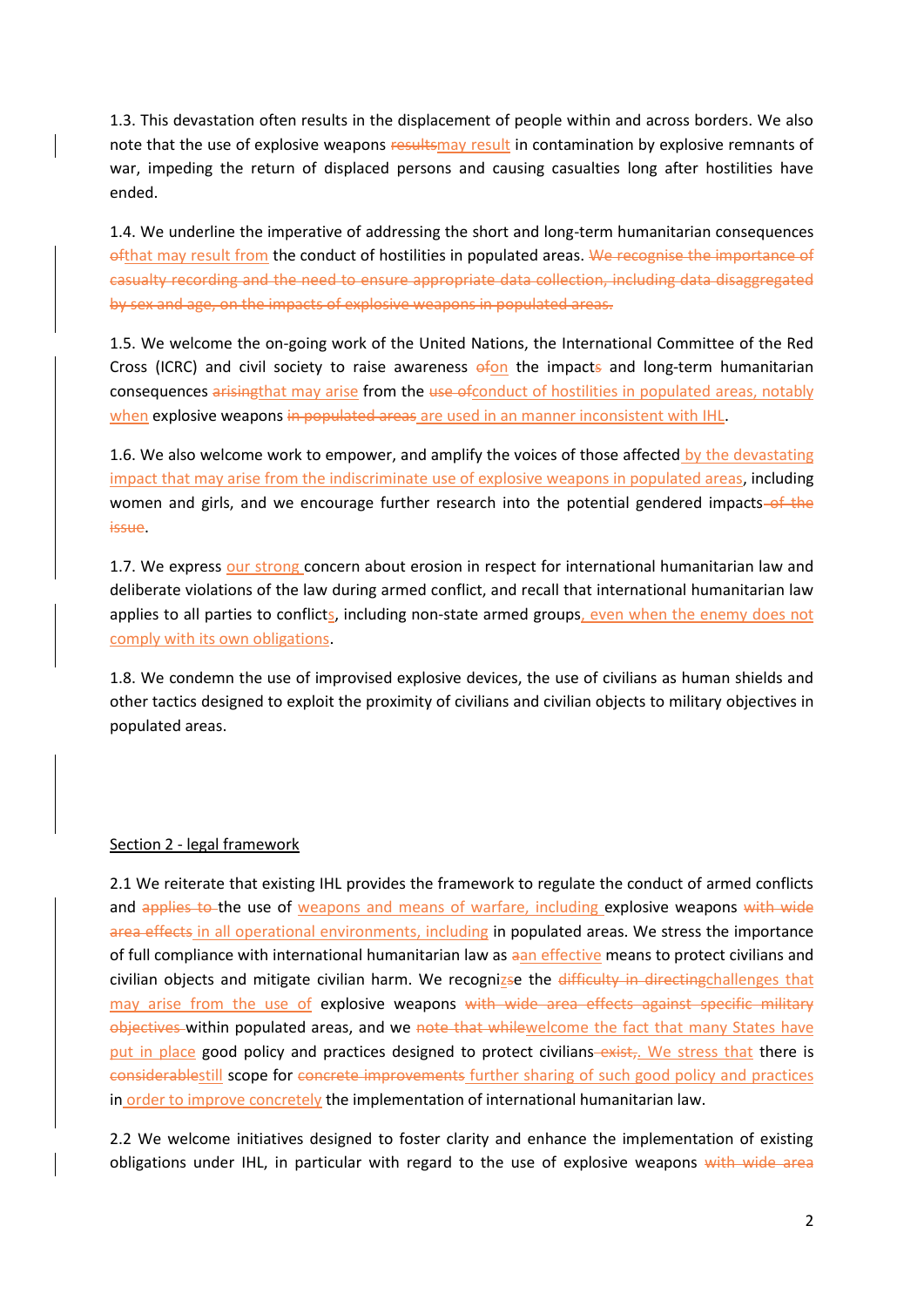effects in populated areas. InstitutionalisingWidening and enhancing the sharing of policy and good practices among Statesthe military can aid insupport the promotion and better implementation of international humanitarian law, thereby strengthening the protection of civilians and civilian objects during armed conflict.

2.3 We recall the obligations on all States and parties to armed conflict to adhere torespect their obligations under IHL when conducting hostilities in populated areas, including the requirement to distinguish between combatants and civilians (understood as non-combatants) as well as between military objectives and civilian objects; the prohibitions of indiscriminate and disproportionate attacks and the obligation to take all feasible precautions in attack. We also recall, pursuant to the general obligation under IHL to provide civilians with general protection against dangers arising from military operations.

2.4 We welcome the work of United Nations Security Council to enhance the protection of civilians during armed conflict and to strengthen compliance with IHL- and recall to that end its resolutions on the protection of civilians in armed conflicts, including Resolutions 1265 (1999), 1894 (2009) and 2417 (2018);

#### **Part B:**

\_\_\_\_\_\_\_\_\_\_\_\_\_\_\_\_\_\_\_\_\_\_\_\_\_\_\_\_\_\_\_\_\_\_\_\_\_\_\_\_\_\_\_

Committed to enhancing the protection of civilians and civilian objects in armed conflict, strengthening compliance with International Humanitarian Law, and addressing the humanitarian harm arisingthat may result from of the use of explosive weapons with wide area effects conduct of hostilities in populated areas, we will:

# **Section 3. Operational commitments: existing legal framework, military policy and practice, sharing good practice on the protection of civilians**

3.1 Comply with, and promote respect for, all applicable obligations under international humanitarian law in all circumstancesthe conduct of hostilities and adhere to with all other applicable international law, including obligations under international human rights law;

3.2 Refrain from any use of weapons that are prohibited as inherently indiscriminate;

3.3-2 Develop, review and, where necessary, improve and implement at national level policy and practices, and, in particular, military rules of engagement, including with regard to the use of explosive weapons with wide area effects in populated areas, to ensure full compliance with international humanitarian law. $\frac{1}{2}$ -Make continuous efforts, building in particular on lessons learned, to review, improve and adapt our practices, doctrines, procedures, operational preparation and equipment to that end.

3.4 3 Ensure that our armed forces, in the conduct of military operations, will, in accordance with IHL, take all feasible precautions in the choice of means and methods of attack with a view to avoiding, and in any event to minimizsing, incidental loss of civilian life, injury to civilians and damage to civilian objects. In fulfilling existing obligations under IHL, we will ensure that our armed forces adoptimplement policies and practices to avoidminimize incidental civilian harm by restricting the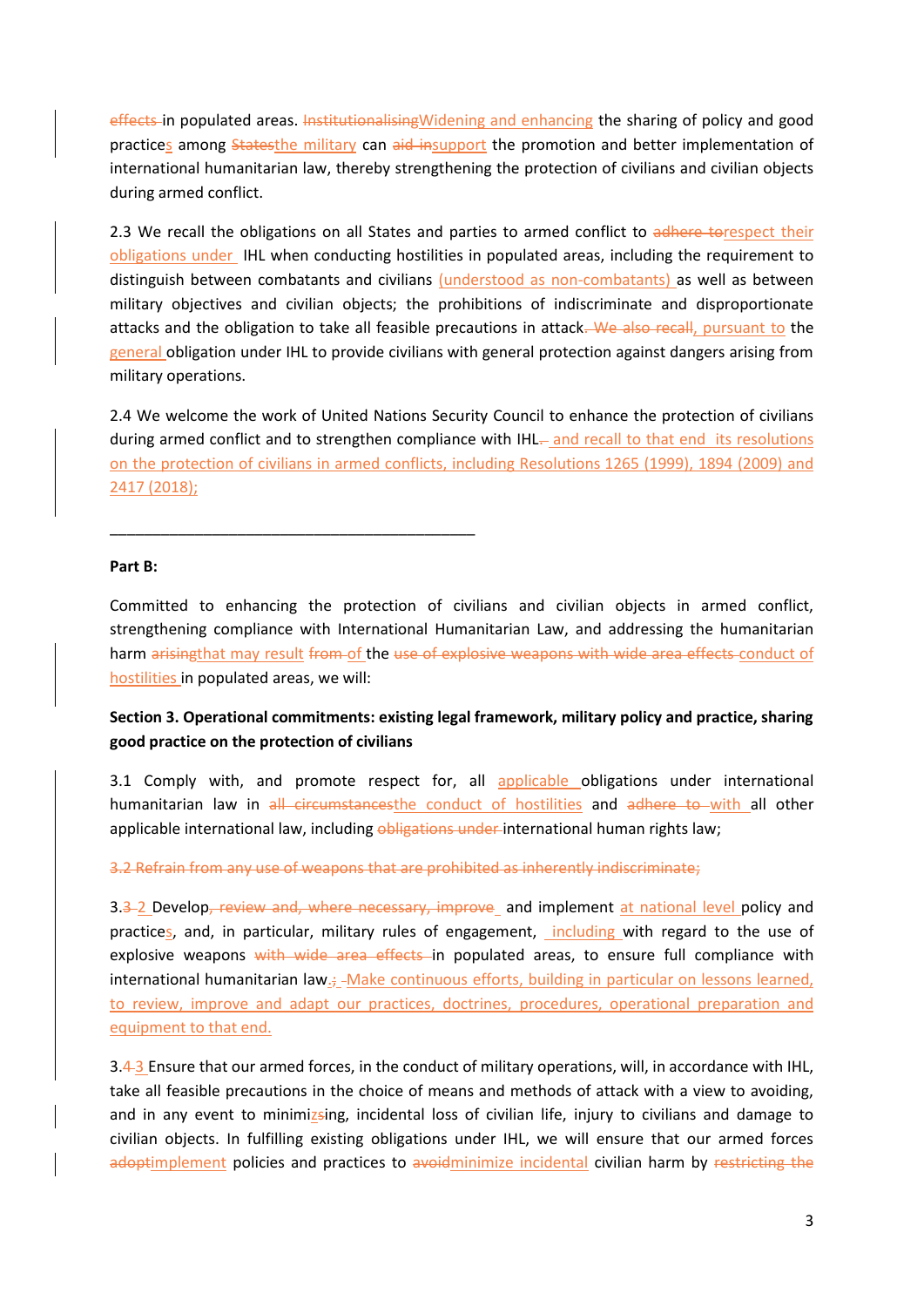use of refraining from using explosive weapons with wide area effects in populated areas when indiscriminate effects may be expected they may consist in indiscriminate attacks;

3.5 Strengthen3.4 Facilitate the dissemination, understanding and implementation of international humanitarian law by all potential parties to conflicts. Encourage international cooperation and assistance with respect to the identification, development and exchange of good practices to enhance the protection of civilians in urban warfare. This would include the organisation in areas that States may deem appropriate, including, but not limited to the organization of the chain of command; rules of engagement; weapon-target matching; targeting procedures, planning and training; real-time information sharing; collateral damage estimates; and battle damage assessments; including the need to take account of foreseeable effects on urban populations and infrastructure;

3.56 Ensure the marking and clearance, removal or destruction of explosive remnants of war in accordance with applicable international law;

3.67 Ensure adequate training of armed forces on international humanitarian law, including on the measures and good practices to be applied during the conduct of hostilities in populated areas to effectively protect civilians and civilian objects;

3.78 Strengthen cooperation between armed forces and facilitate the exchange of technical and tactical expertise, such as through structured military to military dialogues, workshops, seminars and other initiatives to develop a community of good practice to enhance the protection of civilians;

## **Section 4:**

4.1 Condemn the deliberate targeting of civilians and civilian objects, the use of improvised explosive devices and the use of human shields, and call on all parties to put an end to such practices and support measures to hold those responsible for violations of international law accountable;

4.2 Collect and share Encourage States to engage in data, disaggregated by sex and age collection, at the national level, on the impact of explosive weapons with wide areaeligible military objectives, attacks conducted, effects in populated areas, applied and damage assessment made, in order to improve their national policies and practices.

4.3 Make every effort to assist victims, families and affected communities, in a non-discriminatory manner and taking account of the rights of persons with disabilities, as well as supporting postconflict stabilizsation; in accordance with existing obligations under IHL;

4.4 Urge all parties to armed conflict to facilitate rapid and unimpeded passage for humanitarian relief to civilian populations in need;

4.5 Support the United Nations, the ICRC, other qualified international organisations as well as and civil society organizsations in addressing the direct and indirect humanitarian impactconduct of the use of explosive weapons with wide area effects in populated areasactions aimed at protecting and assisting civilian populations;

4.6 Encourage cooperation with local stakeholders, civil society experts, and humanitarian organizsations specializsed in this field;